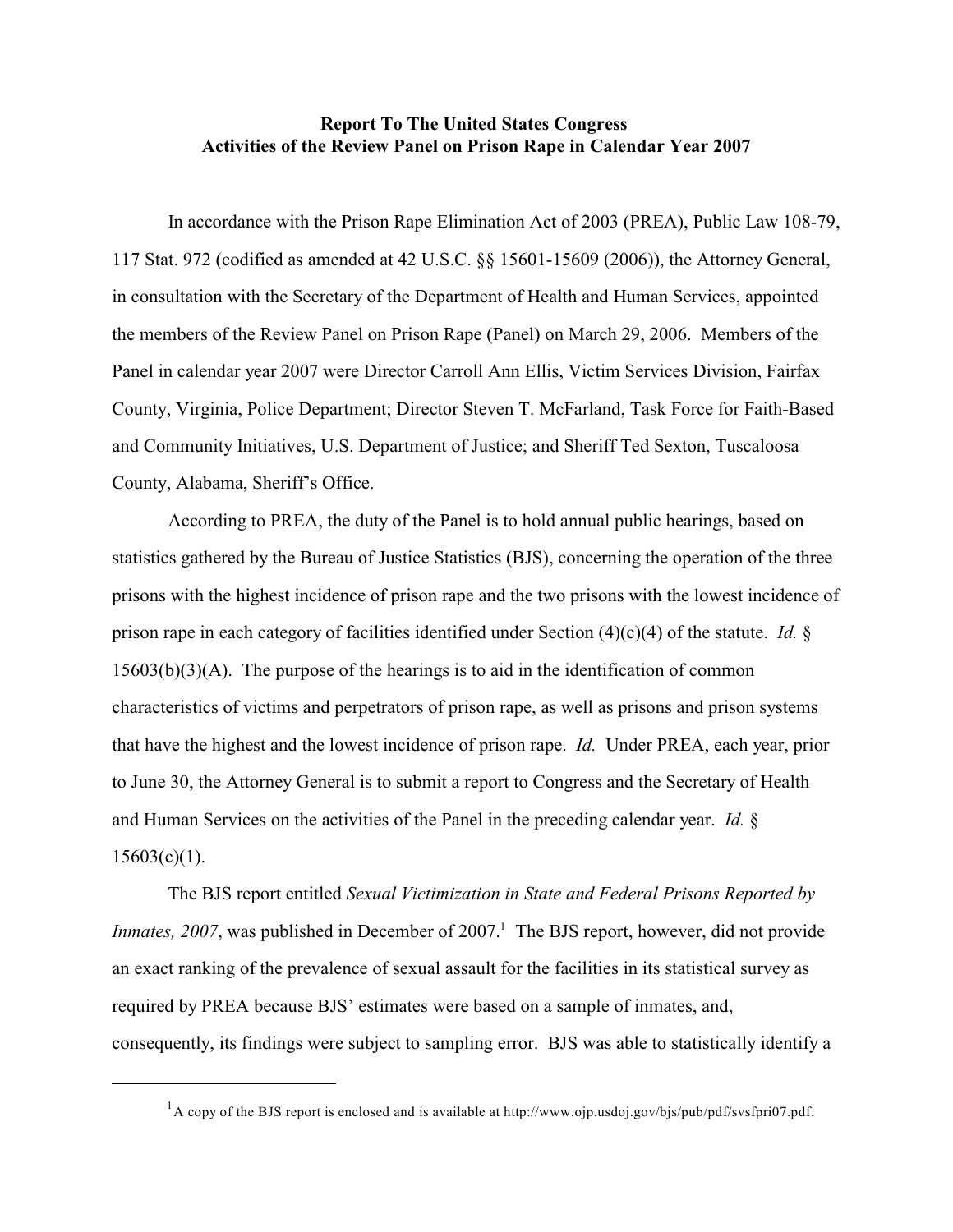group of ten facilities with the highest reported rates of sexual victimization in addition to six facilities in which no incidents of sexual victimization were reported by inmates. The BJS report also included appendix tables which set forth in detail the tabulated results of the survey by facility and state. In light of the inability of BJS to provide a rank order of federal and state facilities based on the incidence of sexual assault, the Panel relied on the data in the appendix tables to select the facilities it planned to review at its hearings in 2008.

The Panel initially identified the following two prisons among the federal and state prisons in the United States with the lowest incidence of prison rape to invite to a public hearing: (1) Ironwood State Prison, California Department of Corrections and Rehabilitation (CDCR); and (2) Big Spring Correctional Institution, Federal Bureau of Prisons (BOP). The Panel chose Ironwood State Prison because it was one of three state facilities among the six that the BJS survey identified with no reported incidents of sexual assault (*id.* Table 1). A factor supporting the Panel's choice of Ironwood State Prison was that it was part of the CDCR, the nation's largest state prison system. The Panel chose the Big Spring Correctional Institution because the BJS survey identified it as the only women's facility among the prisons with the lowest incidence of prison rape. Later, the Panel decided to substitute the Schuylkill Federal Correctional Institution for Big Spring Correctional Institution at BOP for the following reasons: (1) the BJS survey incorrectly identified the Big Spring institution as a female facility, whereas it is a male facility; and (2) Big Spring is privately owned, and therefore its procedures might not be fully representative of conditions and policy within the BOP.

The BJS report showed that five out of the ten state and federal prisons in the United States with the highest incidence of sexual assault were part of the Texas Department of Criminal Justice (TDCJ); the five units were the Estelle Unit, the Clements Unit, the Allred Unit, the Mountain View Unit, and the Coffield Unit. *Id.* In light of this result, the Panel planned to hold a separate hearing in Texas to focus on the issues at the TDCJ, especially the Estelle Unit, which had the highest reported incidence of sexual victimization in the country (*id.*), including the third worst record with inmates being victims of sexual assault involving physical force (*id.* Table 4)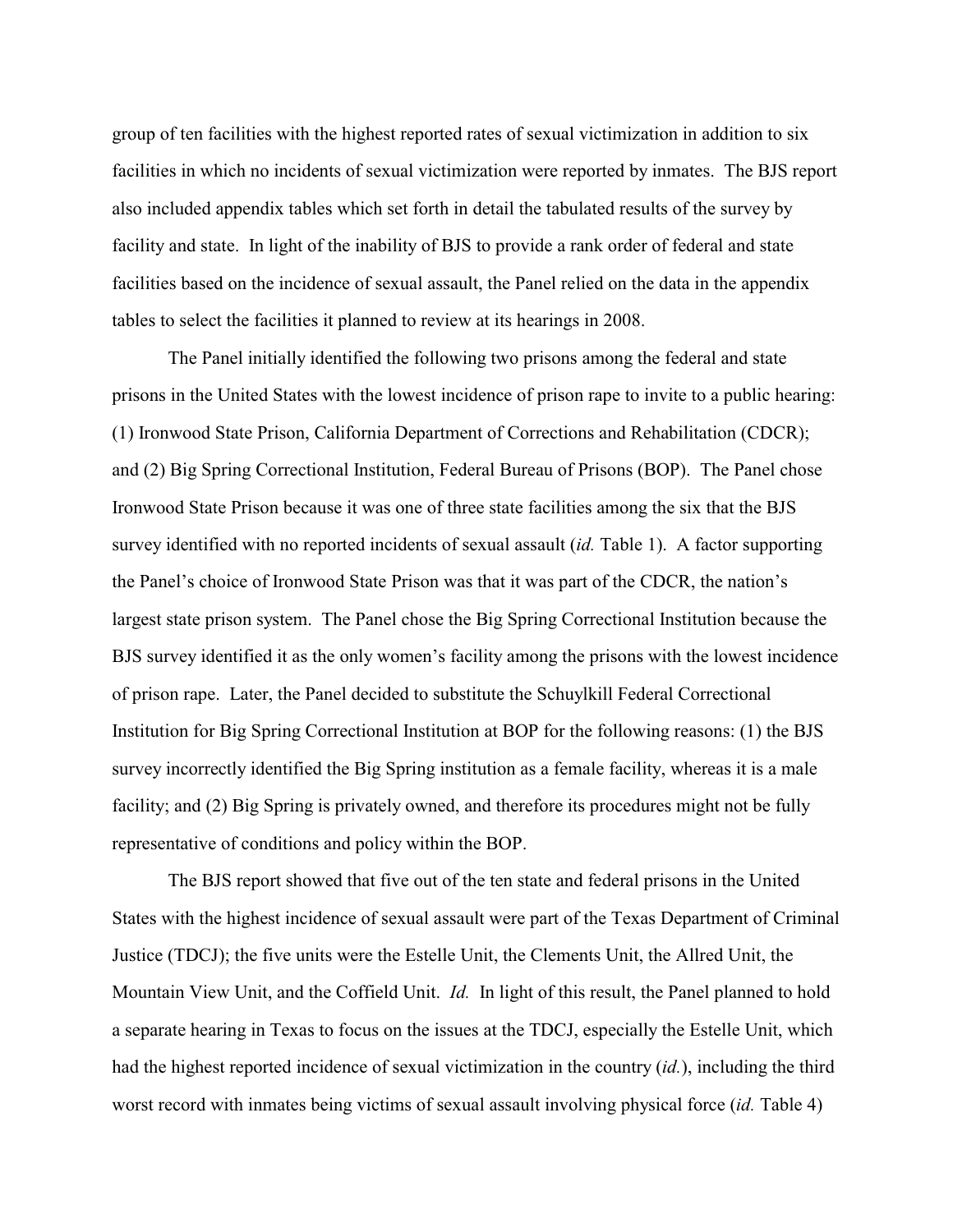and the third worst record with inmates having the highest number of incidents of nonconsensual sexual acts per 1,000 inmates. *Id.* Table 5.

The Panel also identified the following state and federal prisons with the highest incidence of prison rape: (1) Charlotte Correctional Institution, Florida Department of Corrections; (2) Rockville Correctional Facility, Indiana Department of Correction; and (3) Tecumseh State Correctional Institution, Nebraska Department of Correctional Services.

The Panel chose the Charlotte Correctional Institution because it had the highest prevalence of the most serious types of sexual victimization by prison staff (physically-forced, pressured, or assault resulting in physical injury) (*id.* Table 4); it had the worst record for the prevalence of staff sexual misconduct (*id.* Table 2); and the second worst record for incidents of nonconsensual sexual acts per 1,000 inmates. *Id.* Table 5.

The Panel chose the Rockville Correctional Facility because it had the highest prevalence of sexual victimization among female facilities (*id.* Table 1) and for inmate-on-inmate sexual assault resulting in injury (*id.* Table 4), the second worst record for inmate-on-inmate sexual assault involving physical force, and the second worst record for inmate-on-inmate sexual assault involving pressure. *Id.*

Despite the Tecumseh State Correctional Institution's ranking as the facility with the highest number of incidents of nonconsensual sexual acts per 1,000 inmates (*id.* Table 5), the Panel was initially reluctant to identify this facility as one of the prisons with the highest incidence of prison rape because of the relatively low response rate. *Id.* Table 1. However, the Panel was wary of establishing a precedent that made low response rates determinative because that could provide an incentive for facilities to discourage inmate participation in future PREArelated BJS surveys and avoid Panel scrutiny. As a result, the Panel chose to include Tecumseh State Correctional Institution among those facilities with the highest incidence of prison rape that would be the subject of a hearing.